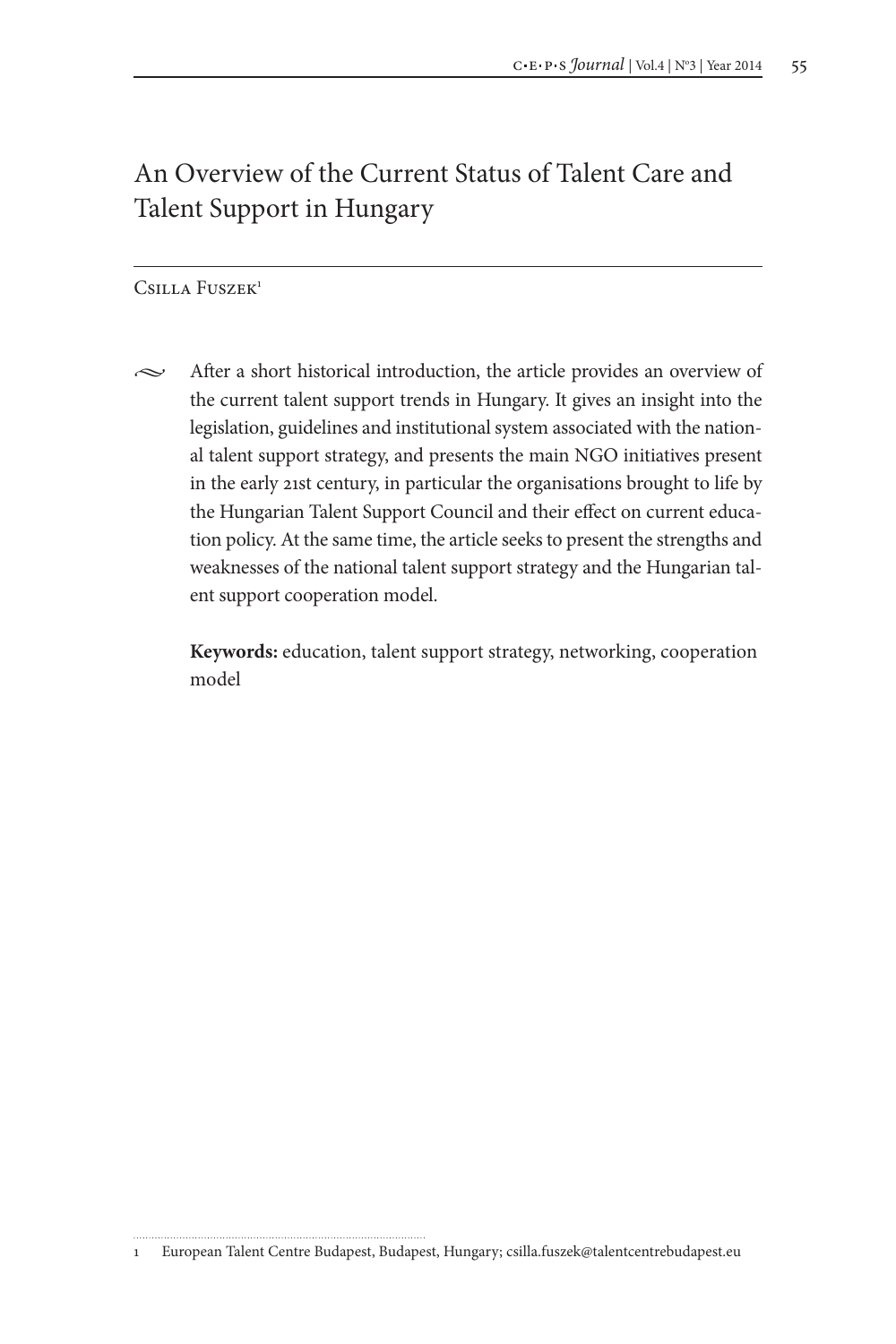# Pregled stanja o trenutni skrbi in podpori za talentirane na Madžarskem

#### Csilla Fuszek

 $\sim$  Po kratkem zgodovinskem pregledu je v prispevku predstavljen pregled smernic na področju podpore talentiranim na Madžarskem. Podrobneje so predstavljeni zakonodaja, smernice in institucionalni sistem, povezan z nacionalno strategijo podpore talentiranim. Povzeti so glavne nevladne iniciative v začetku 21. stoletja, še posebej organizacij, katerih nastanek je bil podprt v okviru Madžarskega sveta za podporo talentiranim (Hungarian Talent Support Council), ter njihov vpliv na trenutno izobraževalno politiko. Hkrati skuša prispevek predstaviti prednosti in slabosti nacionalnega sistema podpore nadarjenim in madžarski sodelovalni model podpore nadarjenim.

**Ključne besede:** izobraževanje, strategija podpore nadarjenim, mreženje, sodelovalni model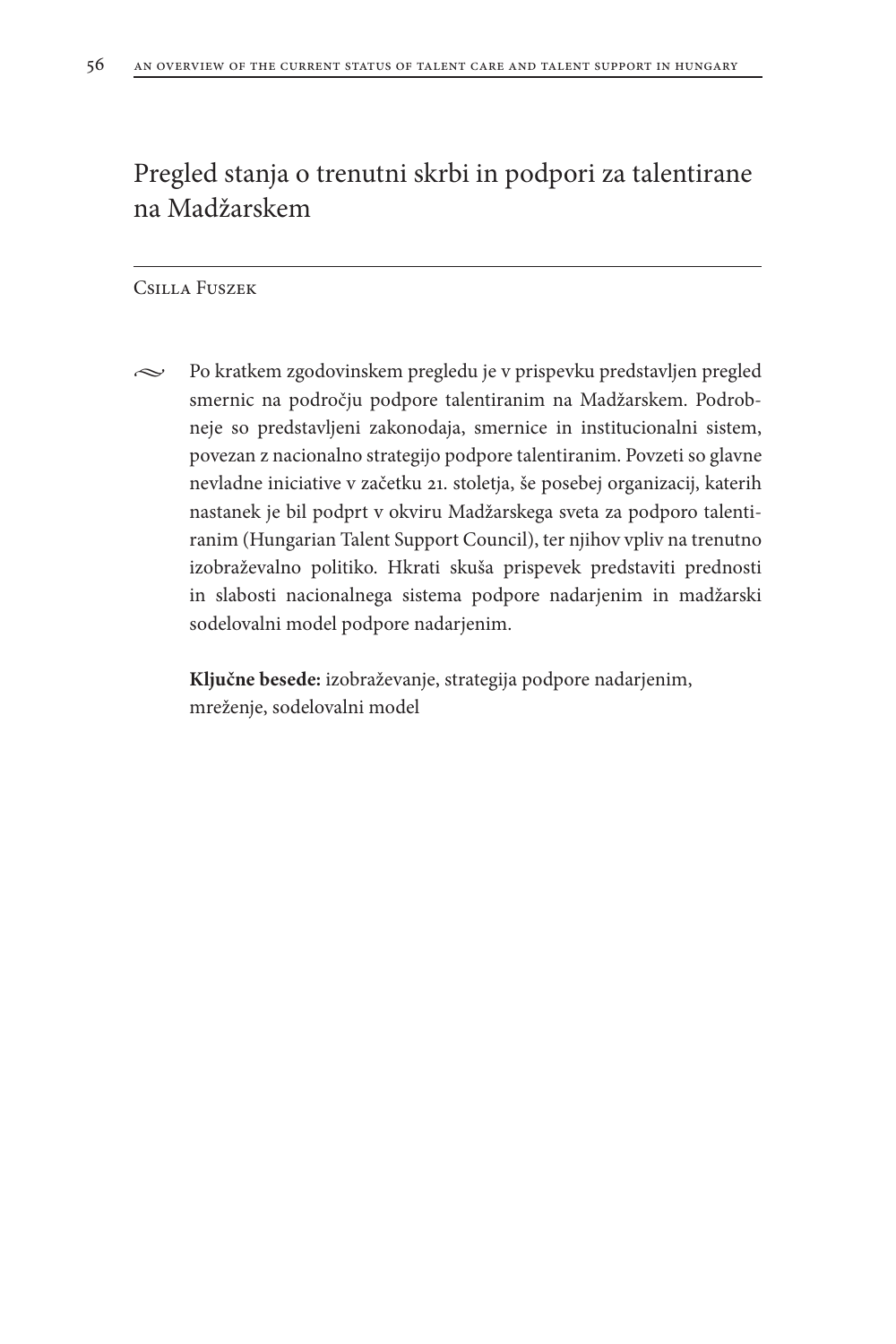# **Historical antecedents**

In order to understand the current achievements of Hungarian talent support and the relevant national strategy, the *National Talent Programme*, let us first briefly review its historical achievements and milestones and, in particular, public education traditions dating from the  $20<sup>th</sup>$  century, as well as recent NGO initiatives.

### **The beginnings of institutional talent support**

József Martinkó's work on the history of the Hungarian Talent Support Society reviews the milestones of Hungarian talent support and shows how institutionalised talent support emerged in Hungary the 19<sup>th</sup> century. At that time, the Reform Age<sup>2</sup> intelligentsia defined the importance of talent support in a way similar to the current approach, which is when the idea that Hungary can only occupy the position that is worthy of it in the European cultural arena by appreciating those with exceptional talents – "educated minds" – emerged (Martinkó, 2006).

The achievements of the first decades of the 20<sup>th</sup> century are mostly associated with certain renowned personalities. In 1918, psychologist Géza Révész<sup>3</sup> published what was a unique paper in the international context under the title *Topical Problems of Talent* in the journal *Magyar Pedagógia*. The *1st Talent Protection Congress*, organised in 1926 under the ministership of Kúnó Klebersberg,<sup>4</sup> was undoubtedly a landmark event in the history of Hungarian talent support. The 1935–1947 period saw the launch of several pre-war talent support programmes, and this period has, with good reason, been called the golden age of state-supported talent care. This was the time of the first organised efforts to rescue talent, culminating in the National Programme to Save Hungarian Talent in Villages, encompassing 72 general secondary schools. The first ministry decree on public talent support was released in 1941 (Martinkó, 2006).

In 1948, a new era commenced. It was dominated by the idea that the introduction of compulsory schooling and eight-year primary school had made any special programme to support underprivileged pupils redundant. From that time until the end of the 1970s, talent support could only exist in the form of undercurrents (Martinkó, 2006). Nevertheless, some initiatives of international

<sup>2</sup> Reform Age (1825-1848).

<sup>3</sup> Géza Révész (1878-1955).

<sup>4</sup> Minister of Religion and Public Education (1922-1931).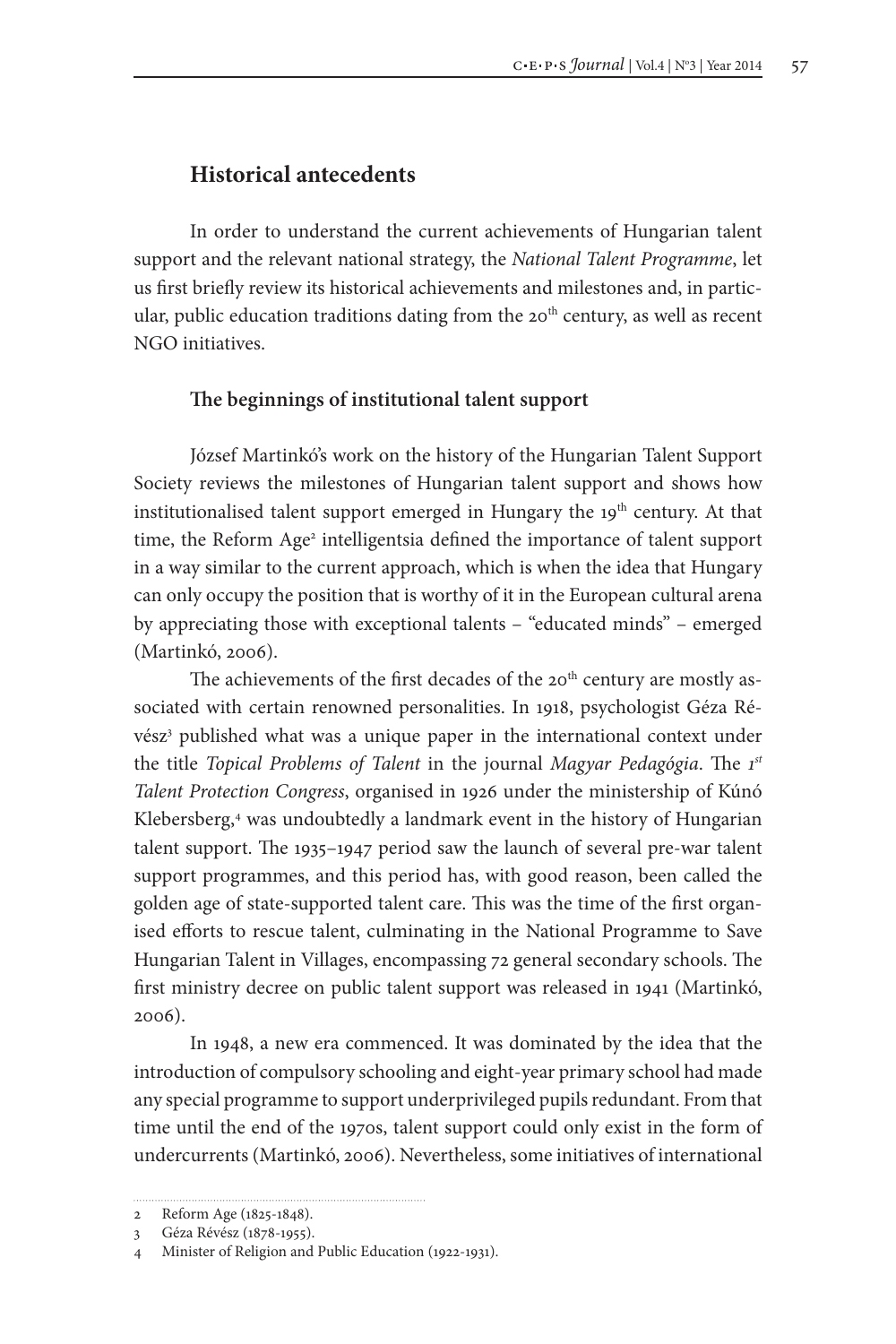relevance also appeared during this period, such as primary schools specialised in music and singing, which were initiated in 1956 to promote talent selection. The later establishment of primary-level art schools was a consequence of this initiative. The scientific students' movement, a real "Hungaricum" that now involves thousands of university graduates annually, also dates from this time.<sup>5</sup>

### **The 1980s and developments since the system change6**

Hungarian talent support, which boasts remarkable traditions in the identification and development of gifted children, gained new momentum from the early 1980s on. The first milestone was the formation of the *Hungarian Talent Support Society*, which was initiated in 1989 by 84 enthusiastic psychologists, lawyers, economists, bankers and entrepreneurs in order to provide an extensive social basis for bringing professional expertise and political will together, thus revitalising Hungarian talent support (Hungarian Talent Support Society, 2014).

The system change and the years following it brought major developments in the legislative environment as well. The concept of talent support reappeared in the legislature. Act LXXIX of 1993 on public education declared that *"Children and students shall have the right to receive education and teaching in conformity with their abilities an interests, to pursue further studies, in accordance with their abilities and to receive primary art education in order to discover and develop their artistic talents".* The Act codified the still existing primarylevel art school system (regular art schools in the afternoon, mainly financed by a normative budget contribution), through which hundreds of thousands of pupils can test their limits annually and unfold their artistic talents.

Government Decree No. 111/1997 on teacher qualification requirements was also exemplary in Europe, as it was the first decree declaring that talent support should be included in mandatory teacher training. This was followed by a series of government decrees regulating the further training of teachers.<sup>7</sup> In 1999, the "talent and its development" special educational programme was launched. In the wake of the pioneering work of the Debrecen University, this programme is currently accessible at five locations in the country: Eötvös Loránd University, the Western Hungarian University, Szent István University

<sup>5</sup> 1952.

<sup>6</sup> 1989-90.

<sup>7</sup> Government Decree No. 277/1997 regulated the further training system of teachers; Decree No. 29/1997 MKM of the Minister of Economic Affairs and Communications covered relevant further training in talent development; and Decree No. 41/1999 OM of the Minister of Education introduced a special talent development examination programme.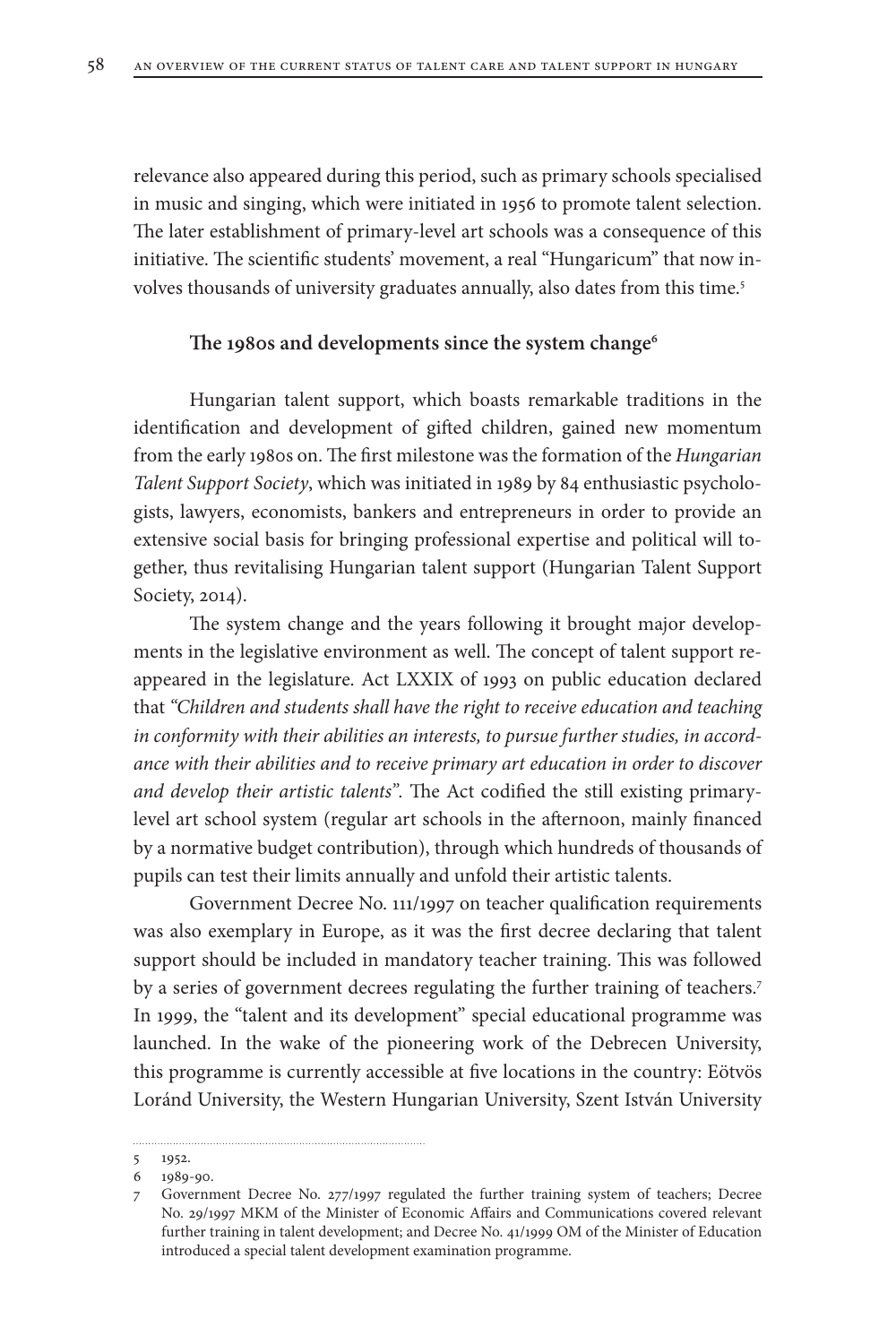and Eszterházy Károly College, with the latter offering an MA programme for would-be talent support specialist teachers. More than a thousand Hungarian teachers have obtained a talent development specialist degree in recent years, which is a substantial number in European terms as well.

As reflected by the relevant decrees, a positive shift has occurred in the legislative environment of talent support in recent decades and, in parallel, both public and civil society initiatives in talent support increased rapidly in the 1990s. Amongst the latter, the *National Youth Scientific and Innovation Contest*, organised and led by János Pakucs and László Antos, excelled. It was announced by the Hungarian Innovation Society for the first time in 1991 and was modelled on similar EU initiatives. Anyone could apply with an idea targeting the scientific solution to a particular problem, or with a proposition in the field of the natural sciences (biology, physics, chemistry and geography), environmental protection, IT, telecommunications, computer science and technical sciences or mathematics. With the 1<sup>st</sup> National Youth Innovation Contest, Hungary became the first East Central Europe country to join the EU contest series.

Representing a novel type of initiative, the *Association of Researcher Students* commenced in 1996 under the leadership of Péter Csermely. This programme offers research opportunities for secondary school students with excellent abilities at the best Hungarian research sites, with the assistance of a mentor network comprising outstanding scientists. In 2004, it won the EU Descartes Prize, and the idea has since been adapted in several countries (Association of Researcher Students, 2014). In 2005, the *Association of Researcher Teachers*, another unique civil society initiative, was launched as well (Association of Researcher Teachers, 2014).

These recent NGO activities, of which we have only mentioned the most significant, are organically integrated into the traditionally exclusively public system of Hungarian talent support. Besides subject-specific talent support classes in elementary and secondary school, the traditions have been marked by the *Academic Competition of Secondary School Students in Hungary* (OKTV**)**, which already has a history of several decades, while Hungarian students have also excelled for decades at the international Student Olympics, in which Hungary is in the vanguard in Europe. The competition-centred approach is most typical of traditional Hungarian talent support, as witnessed by the fact that, in a country with a population of around 10 million, there are currently approximately 300 quality competitions for students in public education, with the number of mathematics and natural sciences contests being particularly high.

Traditional talent support in higher education is based on the activity of scientific students' associations, with a history of more than 60 years. Their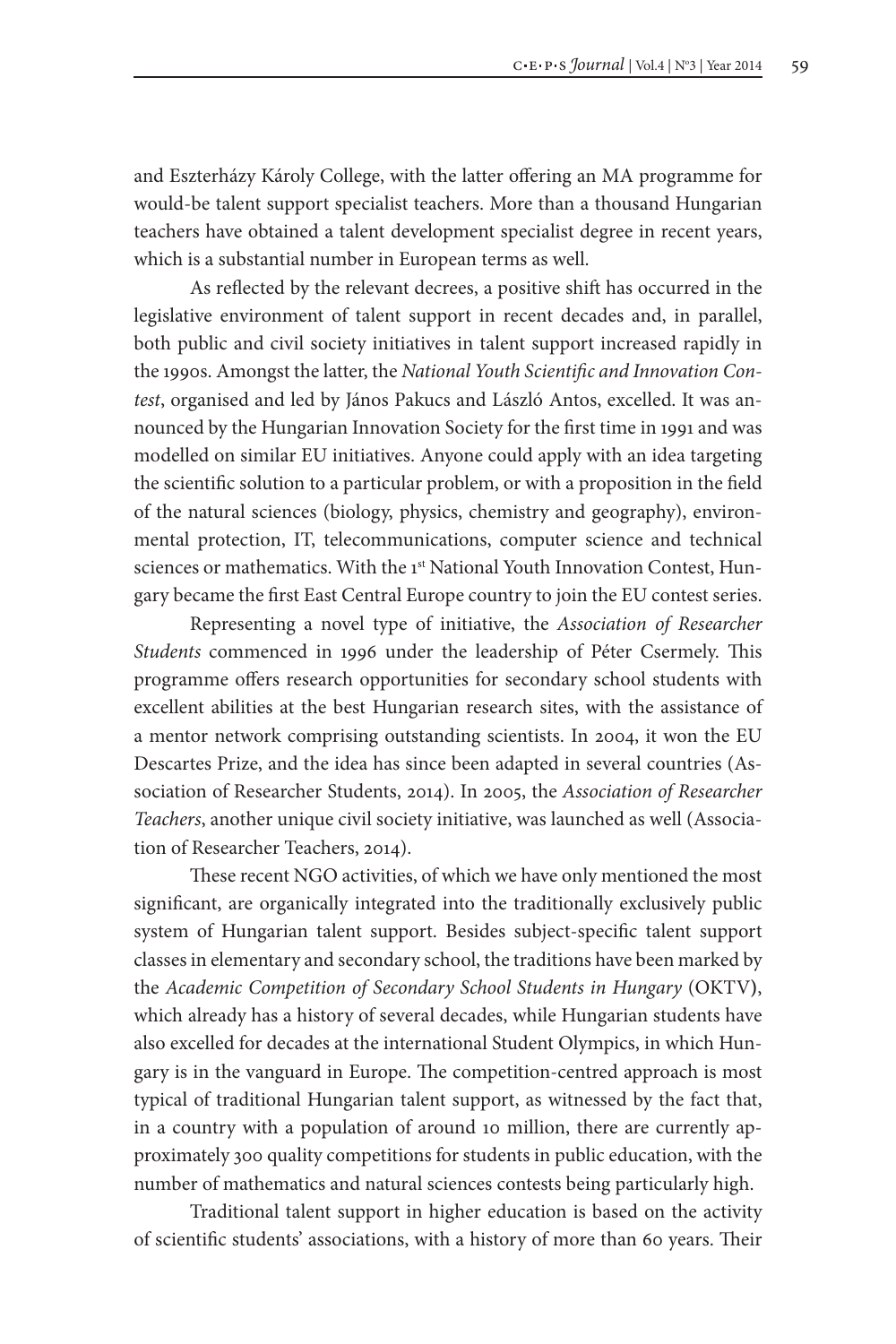biannual *National Conference of Scientific Students' Associations* provides an opportunity for the best university and high school students to present their scientific results to an evaluation committee made up of renowned professionals, professors and members of the Academy. The scientific students' movement, which mobilises tens of thousands of people, also plays a major role in talent identification, and it has been provided with public support since its establishment in 1952 (Scientific Students' Associations, 2014).

At the beginning of the present millennium, not only civil society, but also public talent support was renewed. In 2000, the Ministry of Education announced the *Arany János Talent Support Programme*, which has to date involved more than ten thousand children and is designed to enhance the opportunities for disadvantaged children living in small settlements to continue their education, in order to promote social mobility and reinforce the intelligentsia in rural areas. Realised through the cooperation of 23 general secondary schools and student hostels with considerable talent support traditions, the programme was the first complex national talent support programme associated with many reforms that have altered previous talent support concepts. This secondary school programme introduced the teaching of learning strategies, and its selfknowledge programme provides effective assistance to talented students, helping them to improve their self-assessment. Its student hostel programmes have increased the amount of time students spend in guided learning. The results of the programme have shown that, with adequate assistance, talented students suffering from multiple disadvantages can produce the same results as their peers coming from middleclass or upper middleclass families. The numerous domestic and foreign presentations of the programme have earned it fame and recognition from the leading authorities in the field (Arany János Talent Support Programme, 2014).

The *Complex Talent Support Network Programme of the Borsod-Abaúj-Zemplén County*, another programme enjoying public (county) support, went live in 2003. Its aims are to gather together, assist and financially support individual initiatives in the county, to deploy a county network of talent identification, and to support and establish the technical and financial conditions for operation. Its activity was transformed from 2010 on, with its gradual merger into the Talent Point network system established by the Genius Programme, of which it was a model example. While in operation, the programme was studied by numerous Hungarian and European professionals, who propagated this best practice outside Europe as well (Kormos, 2014).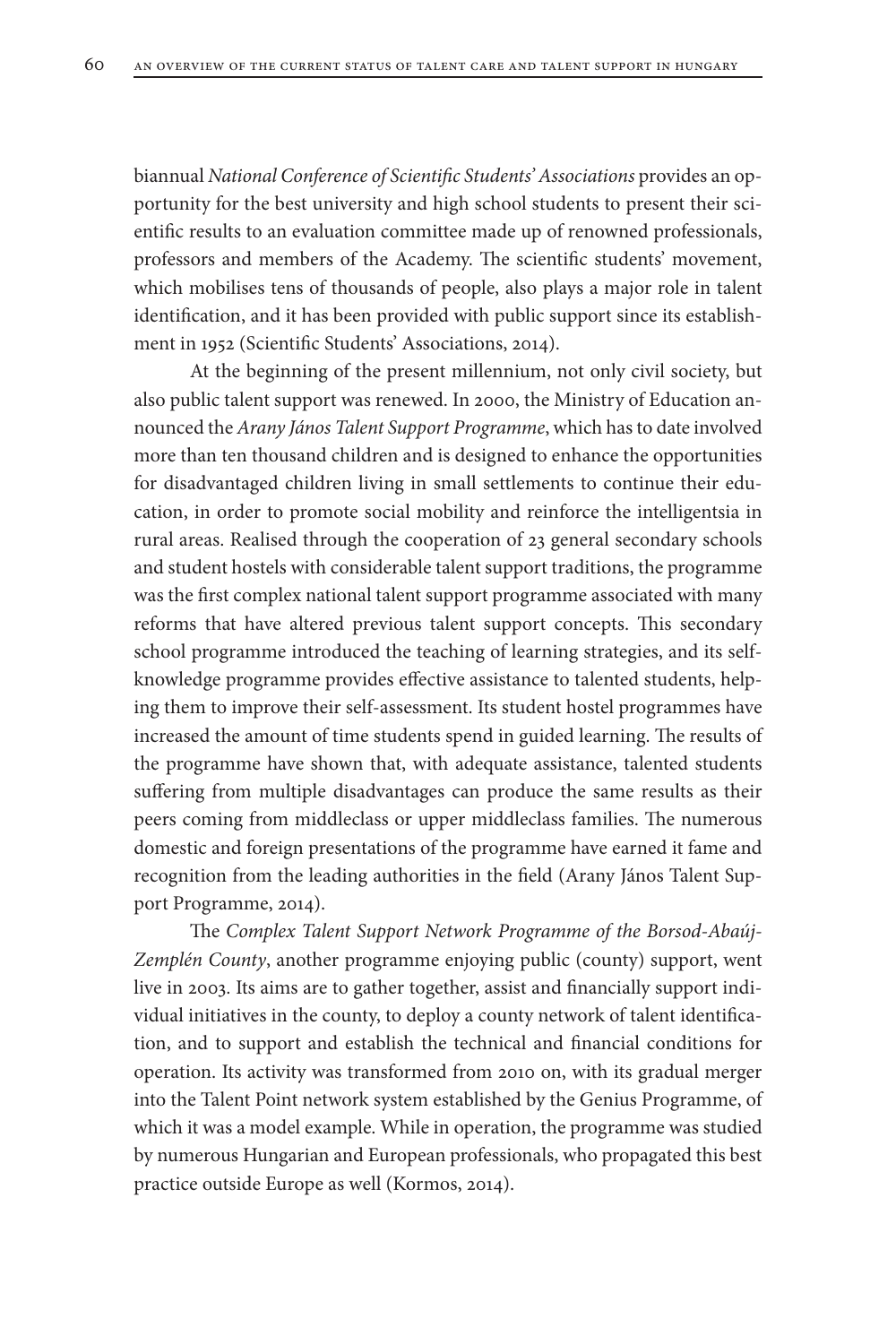#### **The National Talent Support Council, 2006**

As demonstrated by the aforementioned projects, there were several substantial public and civil society initiatives in the last two decades of the 20<sup>th</sup> century and in the early 21<sup>st</sup> century. These initiatives supplemented and reformed the content and structure of the traditional approaches. In 2006, these talent support activities were brought under an umbrella organisation, a network, thanks mainly to the activity of Professor Péter Csermely. The *National Talent Support Council* (hereinafter, the Council) started its work with 6 member organisations, mainly NGOs, and currently has 44 members, both domestic and cross-border. It currently has more than 100 partner organisations, and this figure continues to rise. The eight years since the formation of the Council have demonstrated that the creation of an umbrella organisation, based on a civil society initiative, was actually a historical feat, another milestone along the way to the typical Hungarian talent strategy of today. An investigation of the goals of the Council reveals that the members had quite definite ideas right from the start regarding talent support in Hungary and across the borders. Let us sum up in broad strokes – without aiming at completeness – the concepts of the Council that have been realised to date:

- One goal was to create an opportunity for Hungarian and cross-border talent support NGOs to reconcile their standpoints, and to promote and shape the further development of the Hungarian talent support system by studying domestic and foreign examples, organising professional fora, acquiring support options, considering new forms and announcing tenders;
- Pursuant to Government Decree No. 1043/2006 (IV. 19.), the Council now offers a permanent and organised forum for dialogue between member organisations and the administration, enabling member organisations to express their demands and communicate their opinions on the talent-support-related plans of the administration, and to exercise social control over the administration's activity in this regard;
- The Council offers member organisations an opportunity to publish information about themselves on their common website (www.tehetsegpont.hu), in publications, at regional information points (Talent Points), at regional fora and in the media.

Not long after its establishment, the Council felt the need to have a legal personality to pursue its operative activities, and hence the *Hungarian Association of Talent Support Organisations (MATEHETSZ)* was formed from its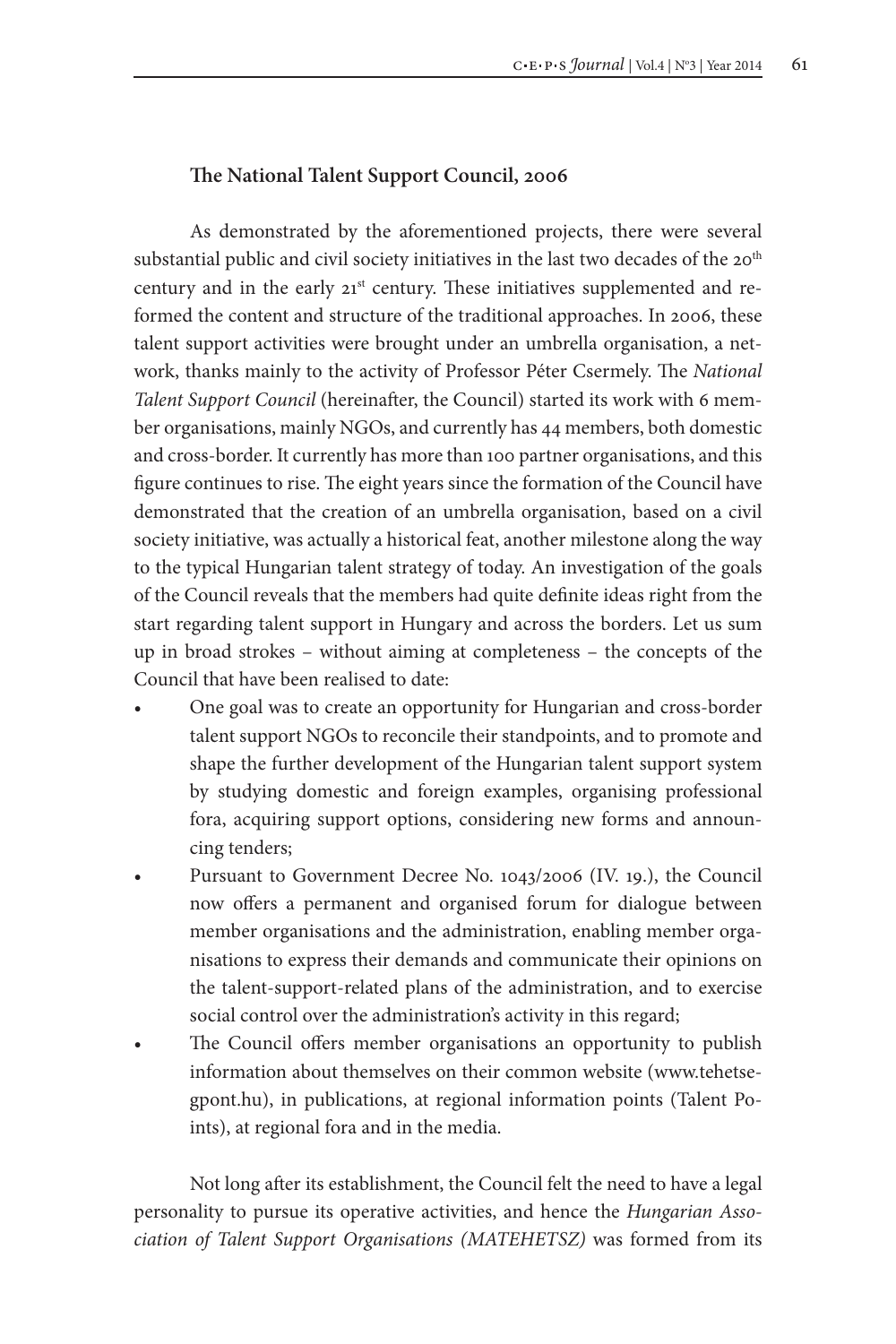members and registered on 18 October 2006 (Association of Hungarian Talent Support Organisation, 2014).

# **Formulation of the National Strategy – 2008**

By early 2008, under the management and coordination of Professor Péter Csermely, the members of the Council managed to jointly compile the so-called *Genius Integrated Talent Support Programme*, serving as a professional basis for the national talent strategy planned for 20 years.

At the *1st National Conference on Hungarian Talent Support*, organised in Budapest on 22 February 2008, the Council was already in a position to share the good news that extensive cooperation had been established to identify and nurture talent. Talent support became a national issue, and the *National Talent Programme (NTP)*, prepared on the basis of Genius, was soon ready to be submitted to Parliament, thanks especially to the devoted work of Professor Péter Csermely, who worded the programme and designed the relevant national strategy, and MP Dénes Kormos, who had a decisive role in ensuring that the bill on the 20-year strategy was passed in Parliament in December 2008 with almost no negative votes.<sup>8</sup> During 2009, Parliament also passed decrees on the institution of the financial bases of the talent programme.<sup>9</sup>

Thus in 2008, with the Parliamentary Decree referred to above, Hungarian talent support reached another milestone, as Parliament raised it to the level of a public programme, motivated by the revelation that the talent support efforts of the profession and civil society could achieve their goals much more effectively with public support, possibly leading to measurable results already in the successes of the next generations.

Initially, the *National Talent Fund* created pursuant to the Parliamentary Decree had two main sources. The one that excelled – and now actually remains as the sole source – is a 1% talent support contribution of citizens based on their PIT. It is welcome news that the number of people offering their 1% to promote this cause has been rising year by year, thus ensuring the realisation of this national strategy.

<sup>8</sup> Decree No. 78/2008 (VI. 13.) OGY of the National Assembly on the National Talent Programme; Decree No. 126/2008 (XII. 4.) OGY of the National Assembly on the adoption of the National Talent Programme, the principles of its financing and the guidelines for the establishment and operation of the National Talent Coordination Forum.

<sup>9</sup> Government Decree No. 152/2009 (VII. 23.) on the financing of the National Talent Programme; Government Decree No. 1119/2009 (VII. 23.) on the establishment and operation of the National Talent Coordination Forum.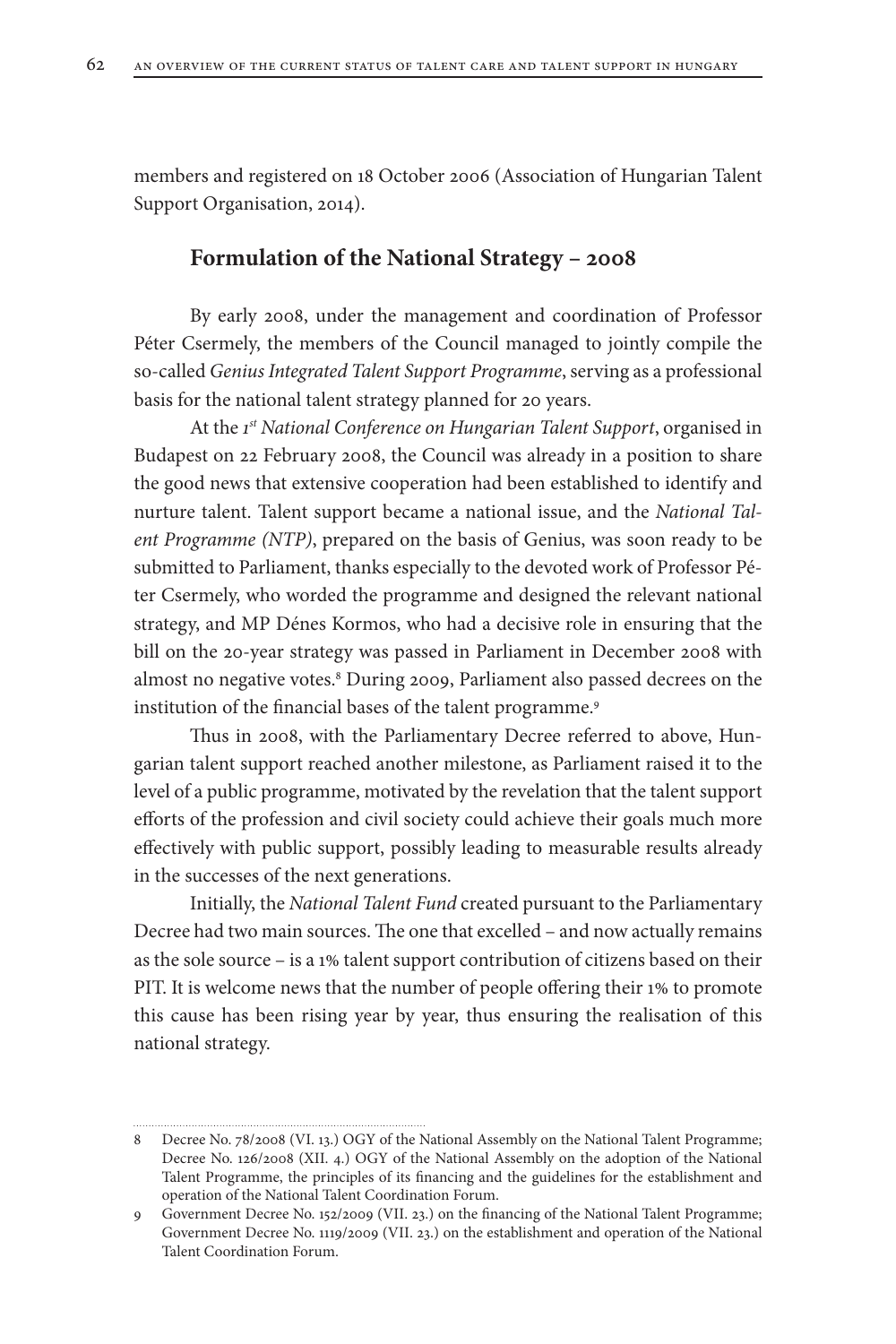

# Donor private individuals (persons)

*Figure 1*. The number of individuals offering 1% of their income tax has been steadily increasing since 2009

The sums being offered (also derived from other sources, as the case may be) have been increasing consistently, with one major rise in 2011. The HUF 417,330,521 recorded in 2009 had risen to HUF 1,381,200,878 by 2013.10

The funds (received by the National Talent Fund) earmarked for promoting the accomplishment of the tasks of the National Talent Programme are allocated/utilised on the basis of recommendations by the *Talent Coordination Forum*. The president of the Forum is the minister responsible for education, and its co-presidents are the President of the National Talent Support Council, an MP delegated by the Education and Science Committee of Parliament, and the President of the Hungarian Academy of Sciences. The minister responsible for education is entitled to make the final decision.

In order to provide for the professional management of the National Talent Programme, the *National Talent Support Programme Management Office*, which assumes responsibility for the operational management of the Programme, was set up in the Institute for Educational Research and Development, one of the background institutions of the ministry responsible for education.

The functions of the PMU include tasks associated with the operation of the Talent Support Coordination Forum, the development of application plans conforming to the action programme to be submitted to the National Talent Support Coordination Forum, and the wording of tender announcements subsequent to relevant ministerial decisions. The PMU is also responsible for the professional evaluation of the tenders received, their submission for ministerial decision making, and the professional supervision of their implementation. In short, it takes responsibility for the implementation of the National Talent Programme.

10 Information provided by the national Talent Support Management Office.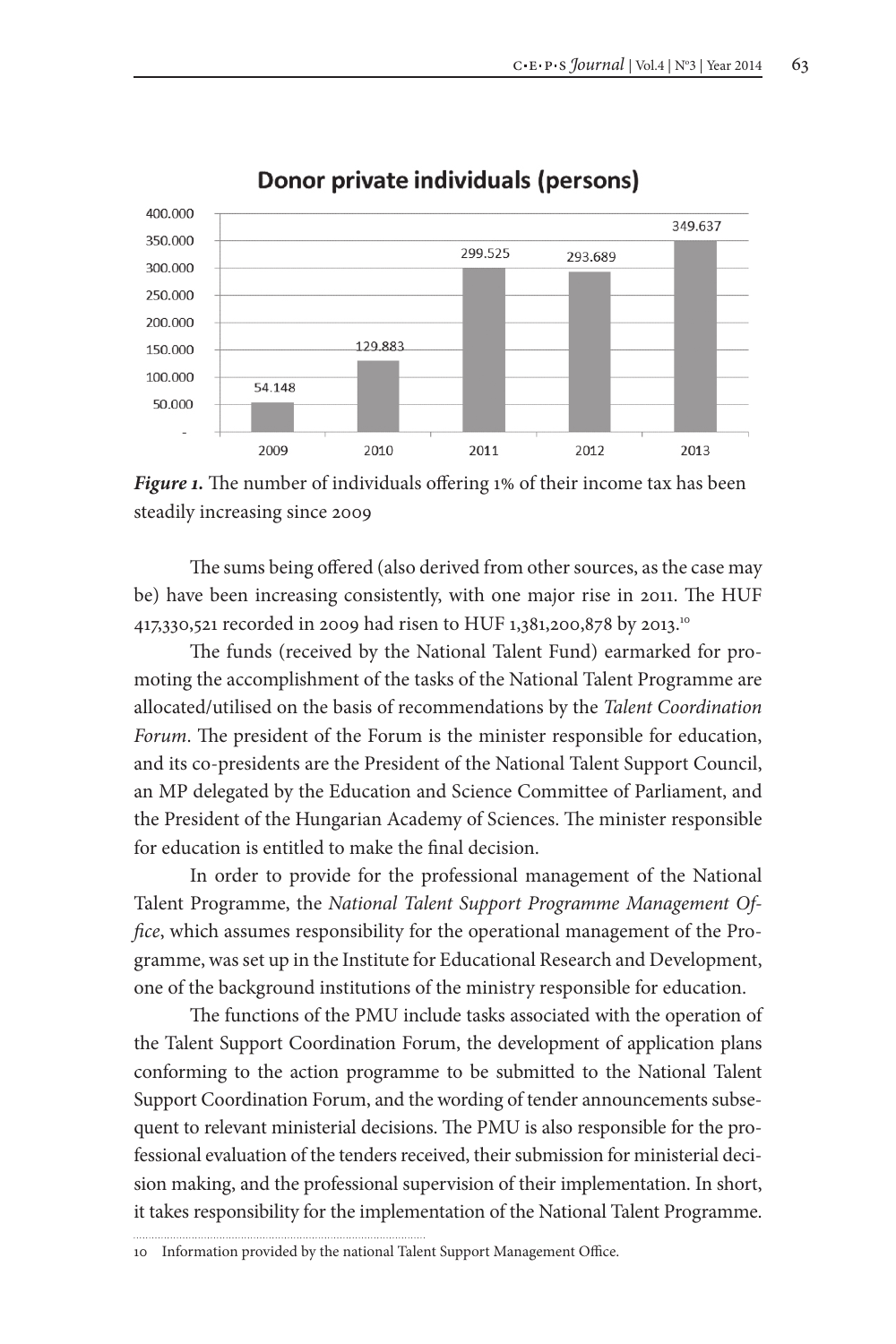#### **Guidelines and action plans of the National Talent Programme:**

The Hungarian National Talent Programme (national strategy) is characterised by a long-term approach, covering a period of 20 years (2008–2028). Its fundamental values are value preservation, diversity, creating opportunities, continuity and interoperability, selection in the active and passive sense, selfdevelopment, efficiency, a gradual approach, responsibility and social commitment, appreciation of talent support staff, sustainability and social support.<sup>11</sup>

The operational objectives are broken down into *two-year action plans*, and are defined within that context (the third two-year action plan is currently being implemented). Each new action plan overlaps with the previous plan, with minor differences. All of the action plans include a priority development topic, e.g., preservation and enrichment of talent support traditions, ensuring equal opportunities in talent support, enhancement of community-building efforts and social commitment of talented youth, or appreciation of talent staff and organisations (institutions of education and instruction). As a priority objective, the last two plans<sup>12</sup> have also included familiarisation of the Member States of the European Union, and of other countries, with the achievements of Hungarian talent support.<sup>13</sup>

# **The Contribution of NGOs to the National Talent Support Programme**

As mentioned above, the National Talent Programme was in fact the result of civil society cooperation under the National Talent Council. MATE-HETSZ, the operative body of the Council, has also participated as an applicant to tenders of the National Talent Programme in recent years, and some of its financial units (National Talent Point, European Talent Centre – Budapest) are actually funded through NTP tenders. However, a special situation has arisen on two occasions with MATEHETSZ being the beneficiary of ESA funds received by Hungary.14 The first major support was used to implement the revised version of the *Genius Integrated Talent Support Programme* referred to above, as well as the ongoing Talent Bridges Programme. Both programmes target the fundamental restructuring of Hungarian talent support and are therefore particularly important within the National Talent Programme as a means of ensuring the cooperation of the public and private sectors in talent support.

<sup>11</sup> Based on Decree No. 126/2008 (XII. 4.) OGY of the National Assembly.

<sup>12</sup> Action Plans for 2011-2012, and for 2013-2014.

<sup>13</sup> Based on *Nemzeti Jogszabálytár* (http://njt.hu/cgi\_bin/njt\_doc.cgi?docid=162281.246012)

<sup>14</sup> 2009-2011:TÁMOP (SROP) 3.4.4; 2012-2014: TÁMOP (SROP) 3.4.5.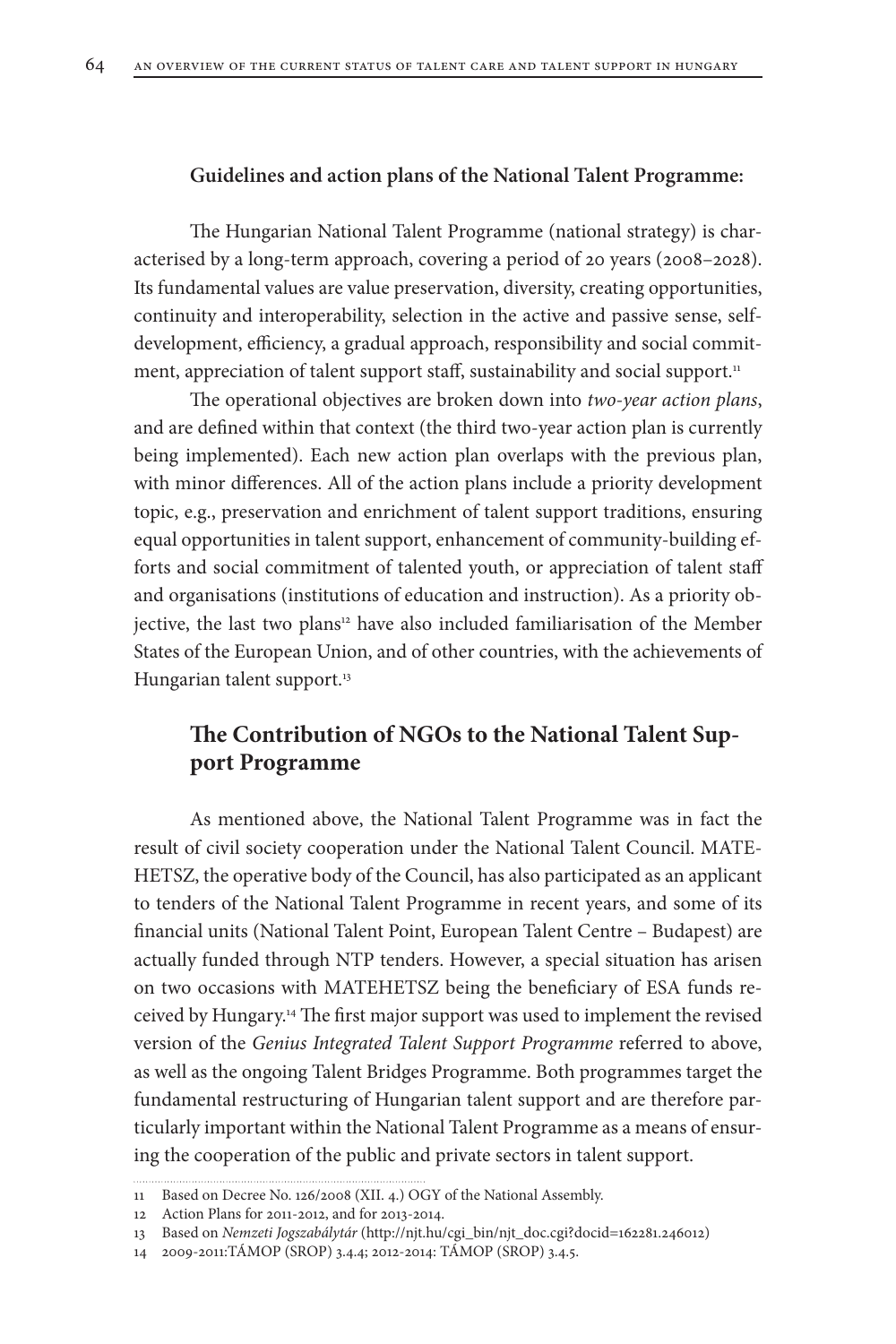## **Genius and the Talent Bridges Programme**

The core of the restructuring effort under the Genius Programme (2010–13), i.e., the systematic reform of the talent support network, was the deployment of a system based on cooperation and driven by the NGO segment. This process is not yet complete, but its successful grounding is associated with the Genius Programme. The essence of the cooperation model is that every effort to support the talented (e.g., identification, guidance etc.) is channelled to the national system of so-called Talent Points, in order to ensure the best and most diverse support possible to each and every talented person. The system is designed so that the various forms of talent support, both within and beyond the scope of public education, have equal weight within it.

The main components of the establishment of the network were the introduction of the concept of Talent Points, the theoretical grounding of relevant professional standards, and awareness-raising about Talent Points among the talented (as well as their parents and professional supporters) through the internet. The interactive map displayed on the website (http://tehetseg.hu/), which comprises more than 1200 Talent Points from all over the Carpathian Basin, is the outcome of a long process requiring constant professional and graphic renewal.



*Figure 2.* Map of the Hungarian Talent Points – http://tehetseg.hu/ tehetsegpontok/terkep

The website already provides for exceptionally fast communication regarding talent support issues, as witnessed by the hundreds of thousands of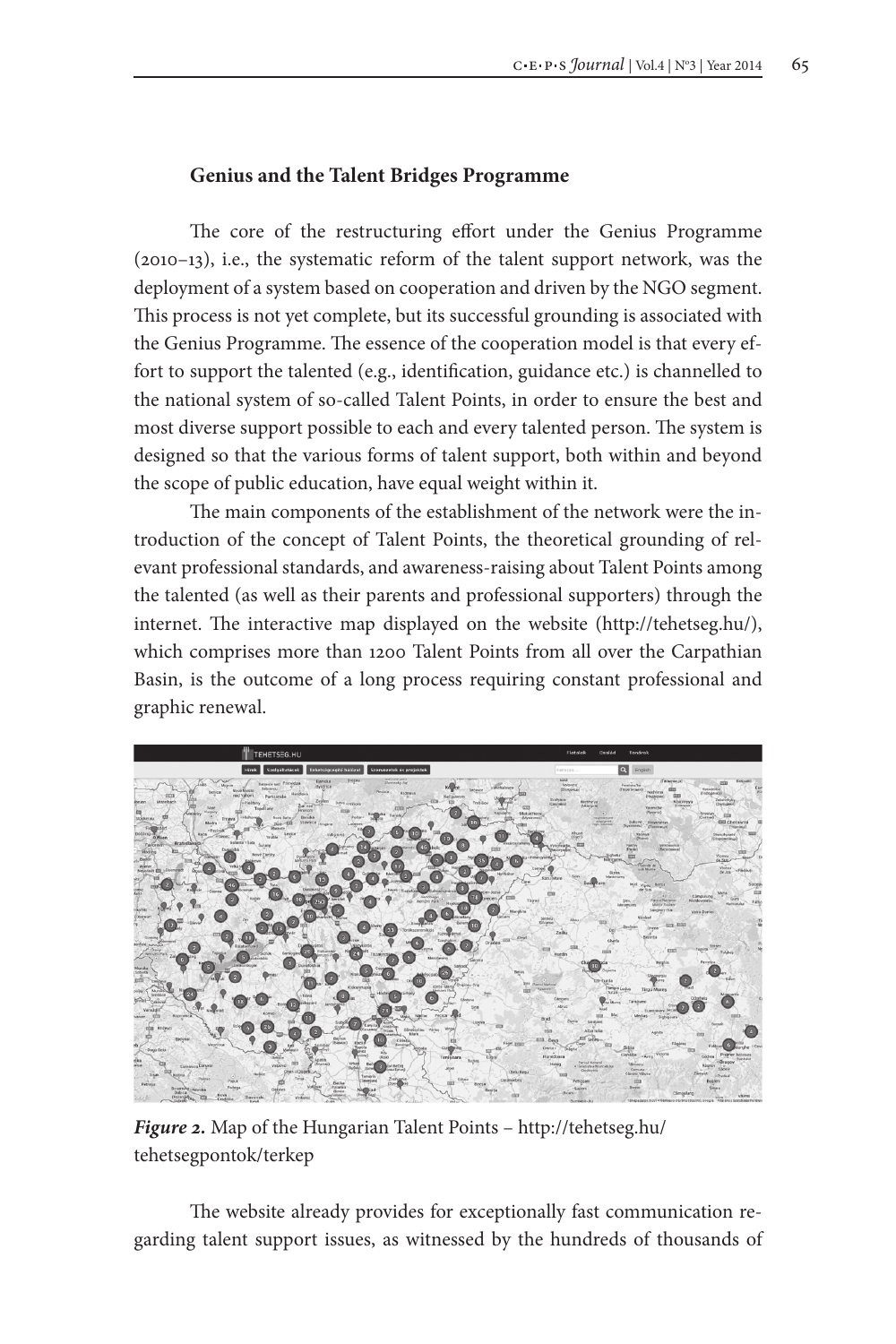visitors to its 11,500 pages annually.

The sub-projects of both the Genius and the Talent Bridges programme are mainly based on the structure of the Talent Point cooperation model under construction, and bring together most of the talent-support activities in the country up to 2013, including the most significant activities. Initially, the objectives targeted under the programme mainly concerned the expansion of the professional knowledge and skills of teachers and other professionals working at the Talent Points, with a significant number of short courses (10-30 hours) being designed. More than 10% of the Hungarian community of teachers have taken part in these courses, and the series of books published under the programme (35 volumes to date), which, like the short courses, are based mainly on Hungarian research and best practices, have filled a major gap in Hungary. The Talent Bridges programme (2012–14) focuses on upgrading the existing network structure by providing support to Talent Points, but MATEHETSZ, as the project owner, has also organised many other programmes of direct relevance to talented students or their environments.

Concurrently with the launch of the two programmes, certain tenders under the National Talent Programme have also related to the reinforcement of the talent support network (Talent Bridges Program, 2014).

#### **Civil society structures**

By 2011, the emerging network brought to life the so-called *National Talent Point (NTP)*, dedicated essentially to the development of the website of the network and the storage and maintenance of network data (talent map, database of best practices) within MATEHETSZ, operating with different headcounts depending on the projects. The NTP collects and disseminates the best practices of Hungarian talent support. It is responsible for ensuring the steady and rapid flow of information within the network, and it contributes to communication between the various talent support forms, as well as encouraging connections between domestic and cross-border talent support initiatives by organising publications, talent days and conferences. The National Talent Point is funded from domestic sources by the National Talent Programme.

The National Talent Point has become one of the most significant nodes of the network, but by 2012, so-called *talent councils*, i.e., self-organised forms with official representation, had also emerged. From the point of view of networking, this may be regarded as one of the most important results of the cooperation model. The councils are built partly on previous, traditionally wellfunctioning networks (such as the Association of Mathematics Teachers), and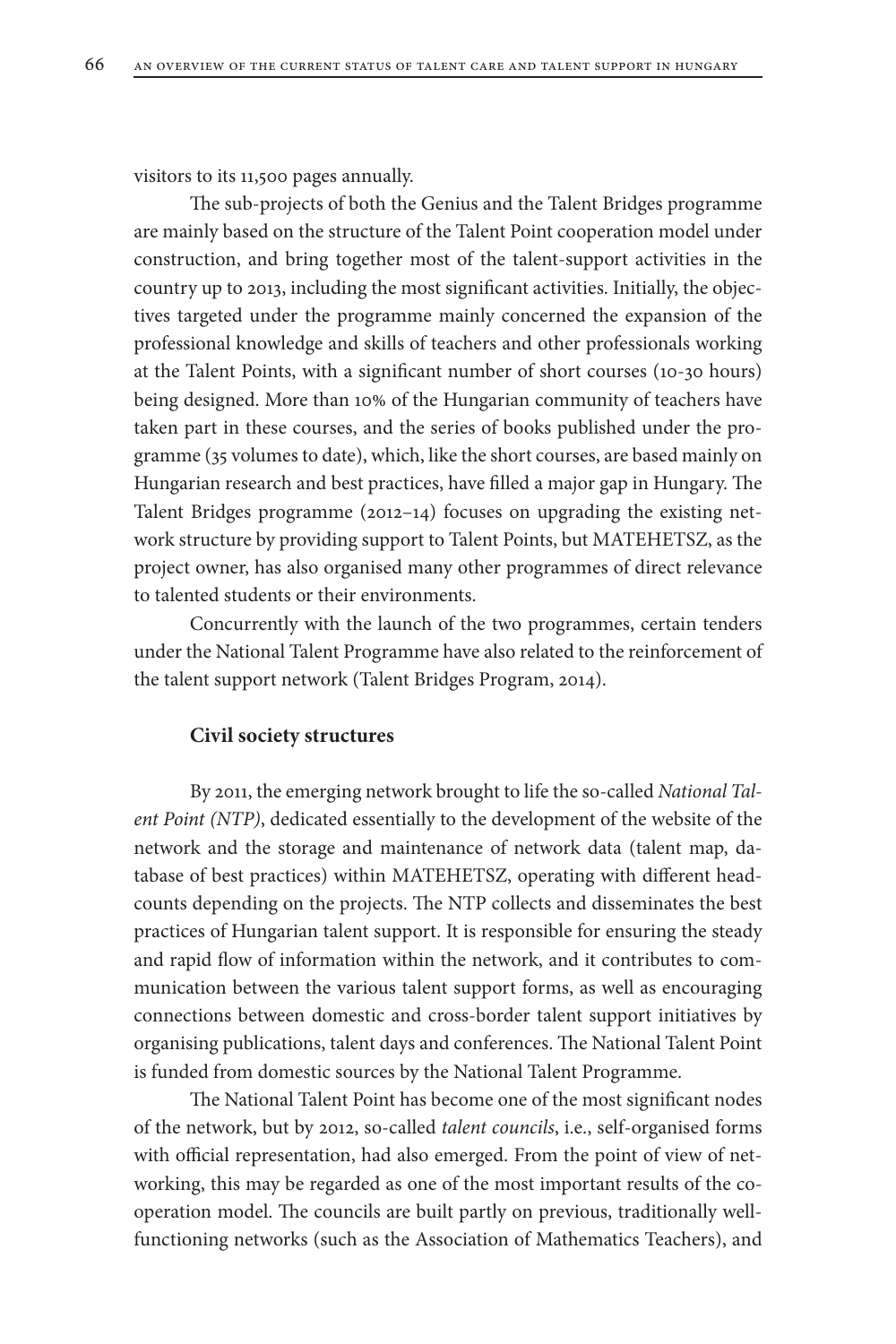partly on novel groups dedicated to talent support and undergoing dynamic development (the Talent Support Council of Somogy County, the Roma Talent Support Council, the Council to Support Talent with Special Educational Needs, etc.). Many of the regional or national councils have their own publications or websites, which are no longer created out of the components of the existing talent point system. A 2013 survey conducted by Dénes Kormos on the composition of the councils shows how diversified and colourful they are.



*Figure 3.* Compositions of the Talent Support Councils in 2013 according to D. Kormos's research

The youngest NGO is the *European Talent Centre (EUTC)*, which is based in Budapest and was formed in mid 2012. It is funded mainly by the Hungarian National Talent Programme, and is dedicated to goals aligned with the guidelines of the NTP. It also focuses on making Hungarian talent programmes visible in foreign languages, preparing best practices for adaptation in the European Union, organising EU Talent Days, initiating EU cooperation and supporting international experience exchange. In short, the EUTC promotes the establishment of a European talent support network, to be modelled, among other things, on the already existing Hungarian talent support model. Cooperation between the EUTC and the European Council for High Ability (ECHA) is exceptionally important in this work (European Talent Centre – Budapest, 2014).

The operation of both the NTP and the EUTC is an excellent example of cooperation between the public and private sectors, as a key point of their operation is close cooperation with MATEHETSZ.

The number of Talent Points has been increasing steadily – at times with extraordinary rapidity – over the past eight years, with 10–12 new activities or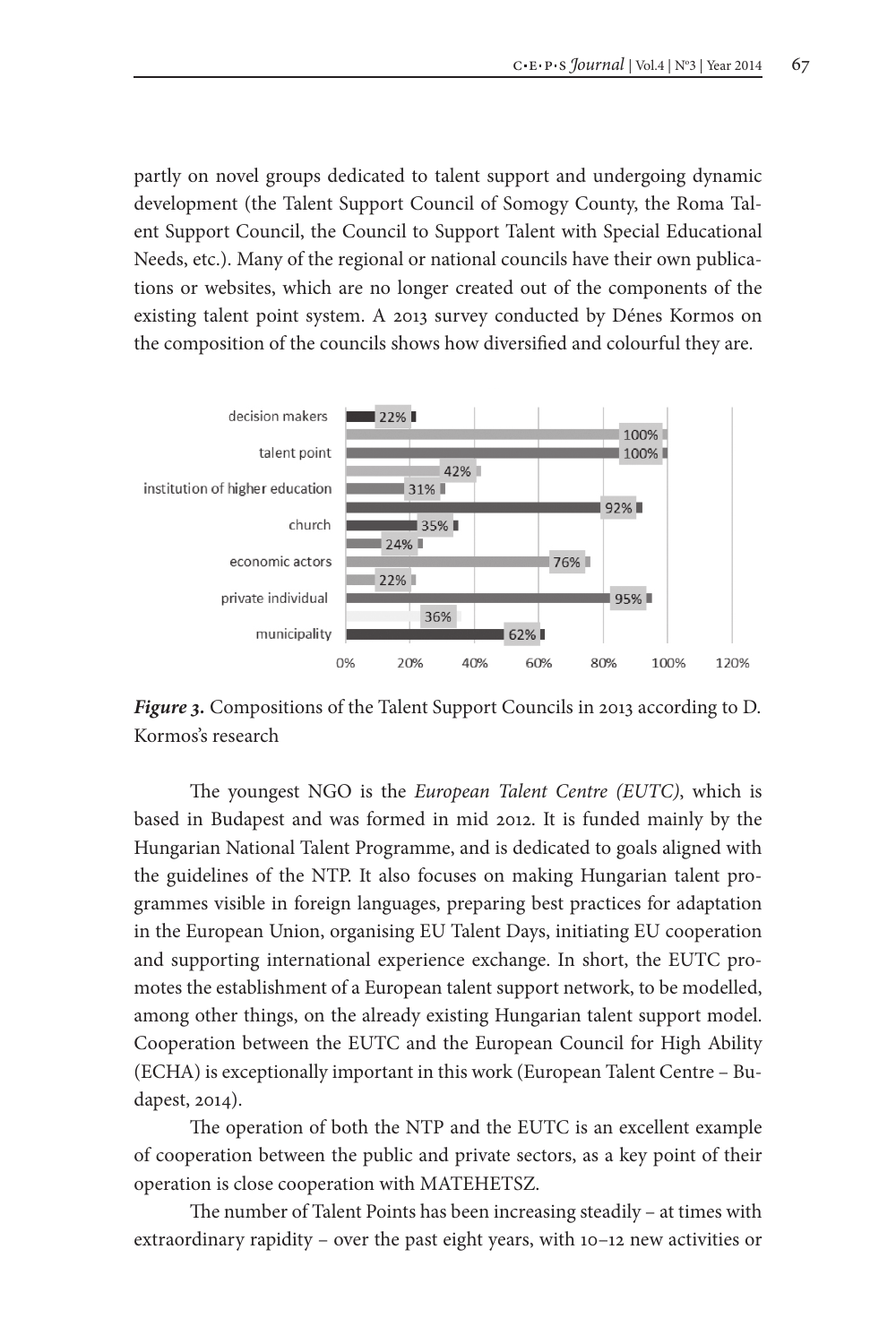institutions often being registered on the website weekly. By the end of 2013, this growth had raised questions, as a matter of course, concerning the topological type of the network and the extent to which we can speak of a genuine network of Talent Points with interconnected components. However, to quote Professor Zoltán Néda's typological research on the initiative of civil society and within the framework of the National Talent Programme, the Talent Points had, by the end of 2013, organised themselves into a real network, thanks to the activities of MATEHETSZ and tenders announced by the NPT. The number of Talent Points without contacts is minimal (5.8%), and within the network, the National Talent Point, as a key actor in the flow of information in its current status, is of primary importance. Each Talent Point has an average of six network connections; the task ahead is to raise this number, i.e., to establish more and more contact points (Néda, 2014). In this respect, special importance should be assigned to the appropriate tendering system, to maintaining civil society initiatives, to the allocation of the 1% donated by society to talent-support activities, and to its transfer to talent support organisations.

A crucial and novel feature of the national talent support network is the highly diverse profile of the Talent Points included in it and their special professional content: anything can be a Talent Point, from a chess club to a university department, from a public education institution with a long-standing tradition to teaching units established for only one or two years. The only condition is that their activity is, within the system of the activity concerned, driven by adequate professional standards. Whether one looks at the network as an observer, from the outside, or as a professional, from the inside, its diversity may be difficult to accept and handle, due to the frequent interpretation of standardisation as uniformity, which is actually rather removed from an NGO-based entity, and more typical – perhaps quite rightly – of the public administration point of view.

# **The emergence of network-based thinking in public talent support**

Decree No. 15/2013 (II. 26.) EMMI of the Minister of Human Resources on the operation of pedagogical expert services created a unique opportunity for the cooperation of the public and the private sectors. As early as 2011, the Public Education Act defined whom the effective legislation regarded a particularly gifted or talented student:<sup>15</sup> "children/students requiring special treatment, *who are highly creative and possess above-average general or special skills, and* 

15 Act CXC of 2011 on National Public Education.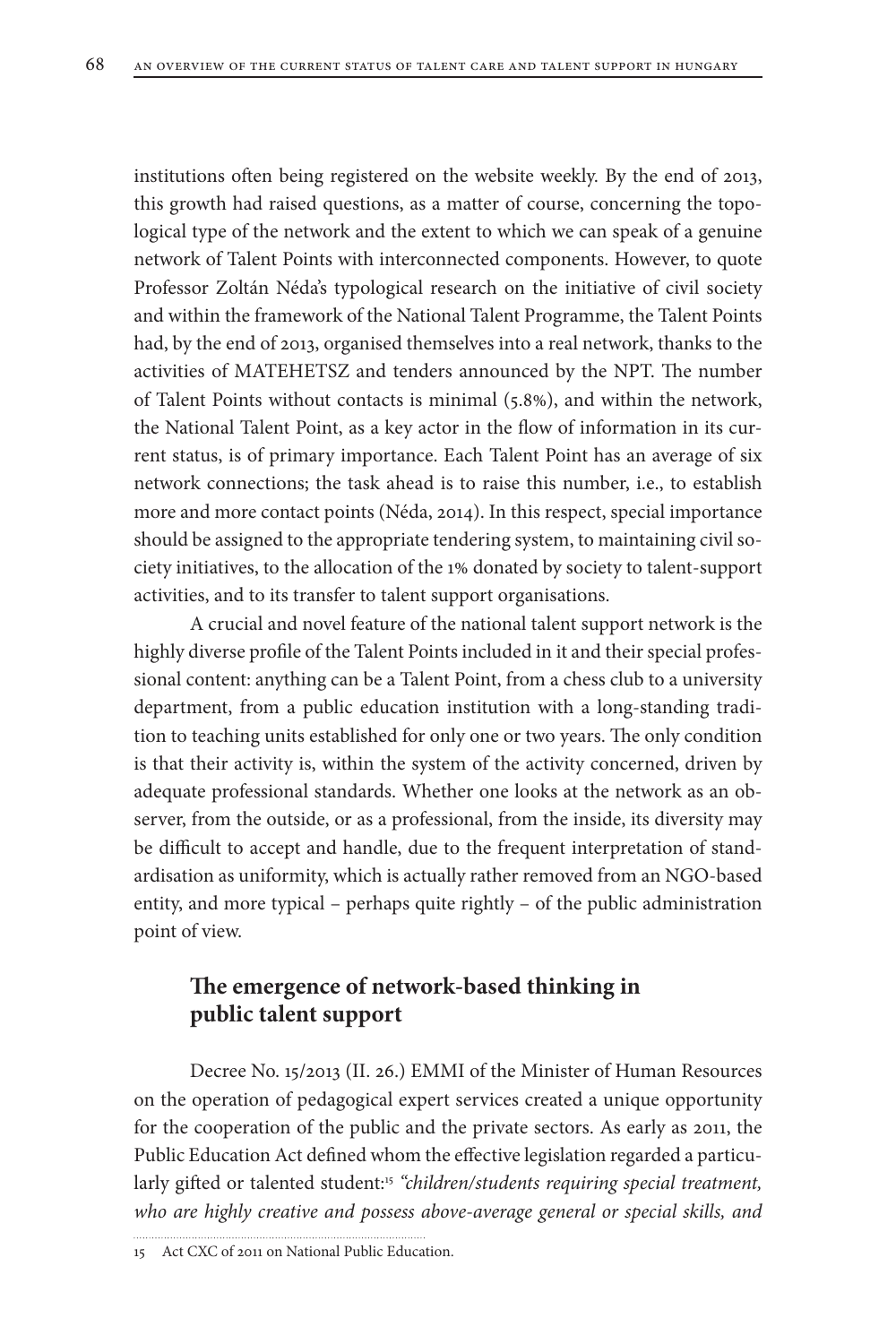*strong motivation and commitment may be generated in them towards the task".*  The Act defines care for particularly gifted or talented students as an obligation of the secondary school, integrated into everyday educational processes.16 On the other hand, Decree No. 15/2013, quoted above, makes talent support a compulsory task of Hungarian pedagogical services, obliging at least one public institution per county and in the capital to care for such students, and instituting the job of talent coordinator in order to achieve this. The national talent coordinator network is currently being established, but its functions<sup>17</sup> relate expressly to finding the optimum support arrangement for each and every talented child, something that cannot be done without thinking in terms of networks, and a task for which cooperation with the National Talent PMU and the National Talent Point can provide clear-cut assistance.

### **Summary**

The present article has attempted to provide an overview of the traditions and emerging trends related to Hungarian talent education that have an established statutory framework. Several talent education issues associated with small-scale practice in Hungary, such as acceleration options, have not been discussed in detail. In any country, the unfolding and preservation of talent is, of course, determined by many other circumstances of education policy, culture and infrastructure, from the recognition of teachers and the technical infrastructure of schools, to labour market needs. The National Talent Programme tries to influence these factors in several areas. In some cases, it actually triggers structural changes, but it cannot influence every factor of relevance to talent education. Thus, it can easily happen that interfering techniques coincide, cancelling or weakening each other's effects. Although we have a very high percentage (also by European standards) of teachers with specialist talent education

<sup>16</sup> Act CXC of 2011 on National Public Education.

<sup>27. § (5)</sup> Making use of the difference between the number of weekly compulsory lessons of the student and the approved weekly time frame for classes, primary schools and secondary schools shall organise sessions for up to three students aimed at developing talents, aiding the inclusion of disadvantaged students and of students diagnosed with adaptive, learning or behavioural disorders, furthermore, activities aimed at the successful preparation of lower grade students. For developing talents and for promoting inclusion, at least one additional hour is ensured for both categories, in excess of the time frame of classes specified in Annex 6.

<sup>17</sup> *a)* in contact with the school/kindergarten psychologists of the institutions of education/ instruction concerned,

*b)* in contact with the National Talent Point,

*c)* familiar with/monitors the National Talent Database,

*d)* familiar with/monitors the tender announcements of the National Talent Programme,

*e)* in contact with the National Talent Development Centre operating within the Institution for Educational Research and Development.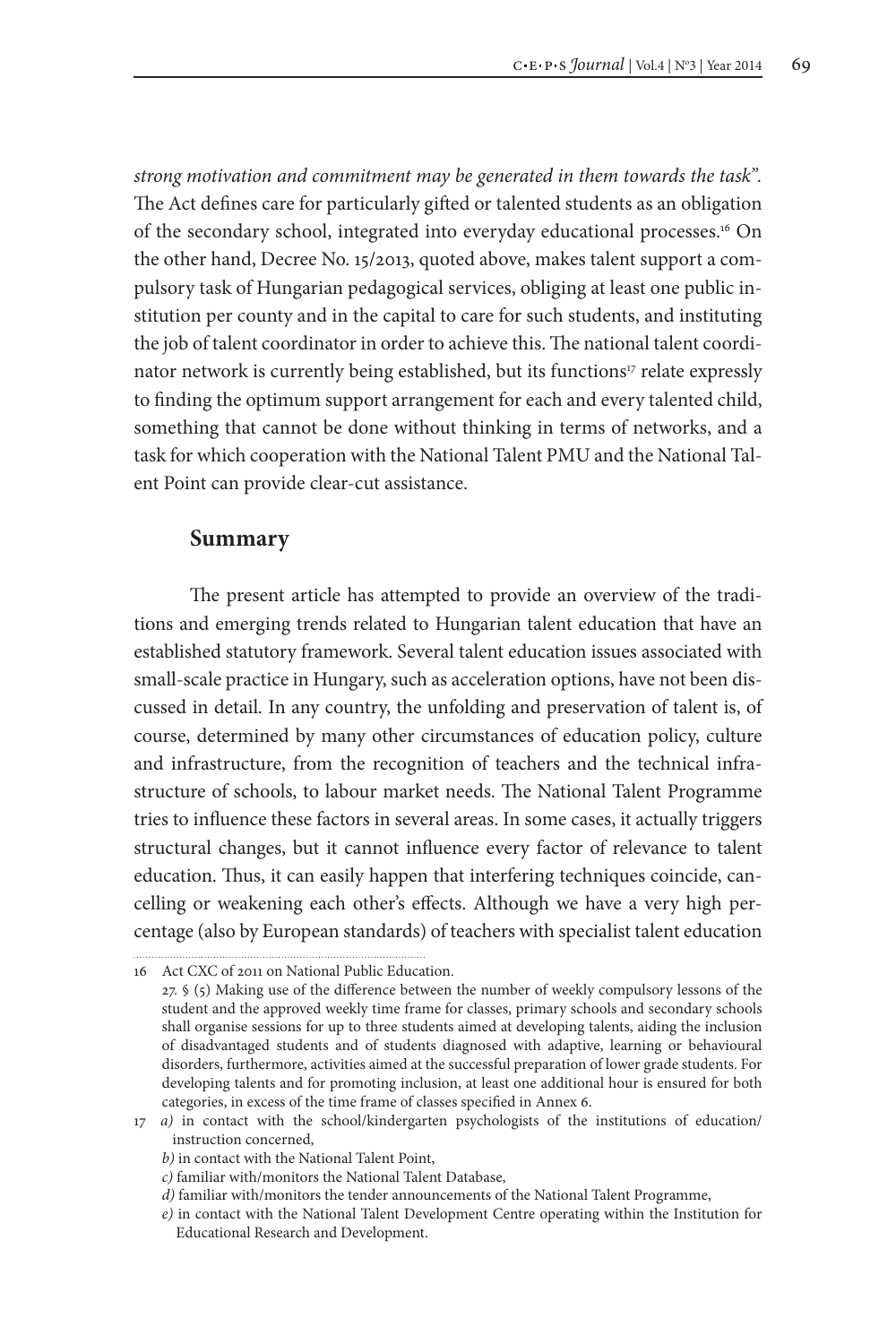qualification – with an ECHA diploma, or who have completed a course on the topic – research-based education is still rather exceptional (TALIS, 2009).

Another strength of Hungarian talent education is the long-term, 20 year horizon of the National Talent Programme, which provides a stable and permanent framework for the implementation of many talent support programmes. However, the application-based allocation of funds can generate anomalies and inter-grant conditions, as the central budget system the does not coincide at all with the best task division matching the order of the academic year. This situation is aggravated by the fact that some tasks are not project-like, so it would be reasonable to find arrangements other than tenders for funding them (e.g., National Talent Point).

Yet another strength of Hungarian talent support is that certain signs of network-based thinking are already apparent in both civil society and the public sector. Although every opportunity is provided to intensify such thinking and to establish cooperation, the EU funds that ensure the activity of the Talent Points are also extended in the form of projects, and this is not always compatible with the routine of the public education system. This is very significant, given the fact that two thirds of Talent Points are linked to institutions of public education and, consequently, haphazard funding not only threatens the continuous activity of Talent Points, but may also make public education funds allocated to talent education haphazard as well.

In order to operate the National Talent Programme, it is imperative to have permanent consultations/reconciliation regarding task division of the public sector and NGOs, as the lack of regular dialogue may be conducive to unreasonable arrangements. There are still many unexploited opportunities in cooperation, dialogue and networking.

The key message of the Hungarian National Talent Programme is that the national talent support issue can be made a success through the efficient activity of NGOs, the long-term commitment of the public sector, and the targeted and effective utilisation of EU funds in combination with responsibility sharing.

# **References**

| Arany János Talent Support Programme. (2014). Retrieved from http://www.ajtp.hu                   |
|---------------------------------------------------------------------------------------------------|
| Association of Hungarian Talent Support Organization. (2014). Retrieved from http://matehetsz.hu/ |
| Association of Researcher Students. (2014). Retrieved from http://www.kutdiak.hu/                 |
| Association of Researcher Teachers. (2014). Retrieved from http://www.kuttanar.hu/                |
| European Talent Centre - Budapest. (2014). Retrieved from http://www.talentcentrebudapest.eu/     |